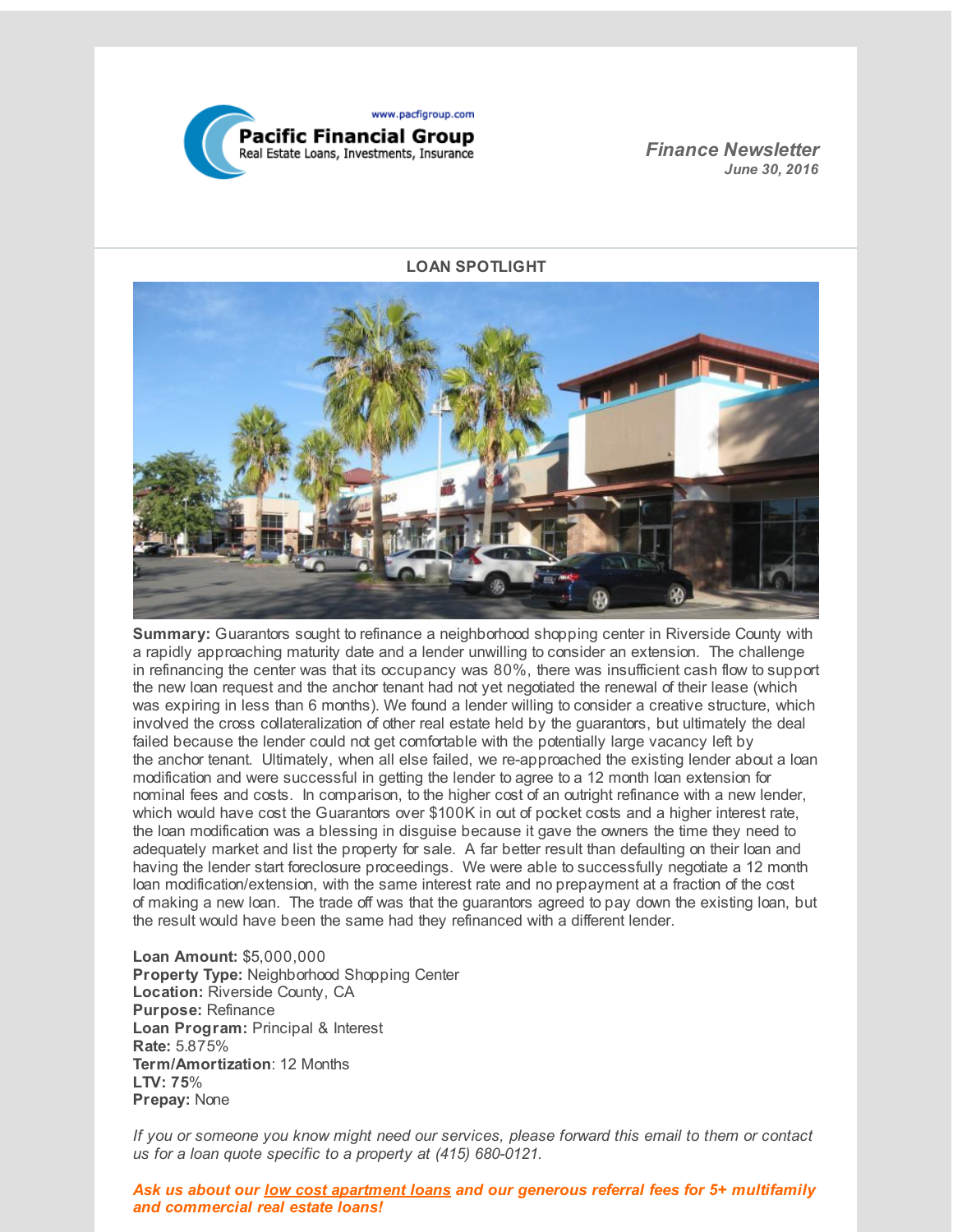

## **ABOUT OUR SERVICES**

Pacific Financial Group is a full-service brokerage firm dedicated to providing clients with real estate loans, investment advice, financial planning and insurance services. Our success is the result of our client-focused commitment, professional integrity, industry and market knowledge and unique private banking approach to understanding the financial needs of our clients and delivering specifically tailored solutions. **Visit our website to obtain additional information about the types of [investment](http://r20.rs6.net/tn.jsp?f=001dSgsTLlGOaVPfVJg_lBYAnSdVwRYVm64sSc8RqrVELjPFEVwH0WVTkdGuADbXu4YzZU54q_kr01S7wiZD9f4qX0bGgSbhsJUuPXZk9h5kvV3irsXRJi1ETdqyHjHrRRPT52iFhw1rulfj7-_kDksbwffZNceGTPKxPDG84yKAkhw-mSB8GkmUxftyqEtHyhToe_cIU3SMTM=&c=&ch=) advice and [insurance](http://r20.rs6.net/tn.jsp?f=001dSgsTLlGOaVPfVJg_lBYAnSdVwRYVm64sSc8RqrVELjPFEVwH0WVTkdGuADbXu4YNVzQHWBP15C2W80GteCecb-S9cl0SR3uPK5GhkNM3Bu9GJKN8T9FmugoqL4gL9KKp6uIvxBhKCHjdI84-VGWsC77ITEa1Z_zEL6JLGhBni0Vfz0XmYPg23_tavy9KAcad3D16xdFH08=&c=&ch=) services we offer.**

# **APARTMENT LOAN PROGRAMS**

**Hot Money: We now offer low cost apartment loans from \$1MM & up in California. No origination fees, no lender fees and closing costs are capped at \$2K or less!**

We are pleased to provide access to a large selection of 5+ unit multi-family loan programs from which to choose so you are assured of finding one that is best suited to meet your particular investment objectives. Drawing from our diverse pool of capital sources, your loan program options are limitless. **Visit our website to obtain additional [information](http://r20.rs6.net/tn.jsp?f=001dSgsTLlGOaVPfVJg_lBYAnSdVwRYVm64sSc8RqrVELjPFEVwH0WVTkdGuADbXu4YZ_205T0gaNDSrYEGIET63IfjTiNtl5hwyrpDKWmfFJxMKK-WZwOYpyPGLFUnE2ut3TtwREzz6aPnkLN3jCquQzTT3ooCKFVKeGOtoaHHSBm9mDXnqDAO_zboFQ2KZJ6Gw6Xe0HJbXxc=&c=&ch=) about available apartment loan programs and interest rates.**

## **COMMERCIAL LOAN PROGRAMS**

We understand the importance of finding the best available financing to maximize your return on investment and have access to a large selection of commercial loan programs for office, retail, single tenant, self storage, industrial, hospitality, mixed use and owner-occupied commercial buildings, so you are assured of finding one that is best suited to meet your particular investment objectives. Commercial loans are available from a diverse pool of capital sources which include local and regional banks, credit unions, life insurance companies, conduits, pension funds and private investors. **Visit our website to obtain additional information about available [commercial](http://r20.rs6.net/tn.jsp?f=001dSgsTLlGOaVPfVJg_lBYAnSdVwRYVm64sSc8RqrVELjPFEVwH0WVTkdGuADbXu4Yq83Sn6f1Z1bNi-H2LlKvFB6h1IyiZoSo9ioLWkf7XpHs7eZgf7egiQ0tjHrzTahqCKQZqKkAndUAc1n9jnYVFpKO9MnshNgiiPAfoQIhallw7HjX_uvjyOpyk9E9Y3NKoZo0HC_cpeM=&c=&ch=) loan programs and interest rates.**

# **RESIDENTIAL LOAN PROGRAMS**

We have access to over 30 lenders that offer a variety of loan program options for owner-occupied residences, 2nd homes or 1-4 investment properties. Why limit yourself and deal with one lender when you can have access to a diverse pool of lenders with much more loan program options from which to choose? Below are some of the loan program features currently offered:

- Loans to single member LLC's and revocable trusts
- Stated income and interest only loans
- Debt ratios up to 50%
- Loan amounts up to \$3,000,000
- 100% gift toward a purchase down payment
- No monthly M.I. options available
- $\bullet$  No income verification for investor properties / unlimited # of properties financed
- Low down payment loan programs for first-time home buyers (conventional & jumbo)
- Delayed purchase financing
- Unlimited cash out